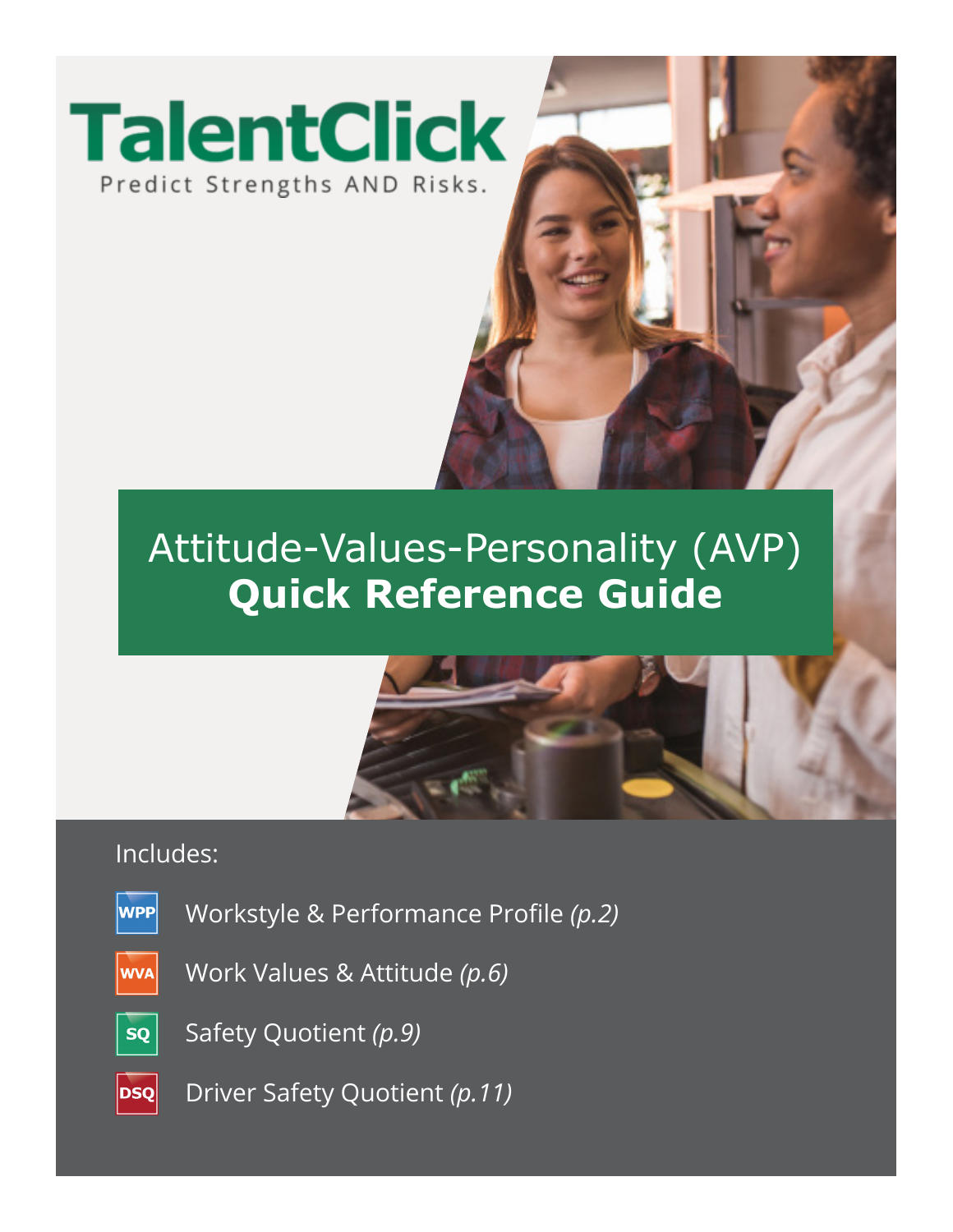

# **Workstyle & Performance Profile** - **WPP** Quick Reference Guide

| <b>DIMENSION</b>                                                                 | <b>LEFT SIDE</b>                                                                                                                                                                                      | <b>MID RANGE</b>                                                                                                                                                                                 | <b>RIGHT SIDE</b>                                                                                                                                                                            |
|----------------------------------------------------------------------------------|-------------------------------------------------------------------------------------------------------------------------------------------------------------------------------------------------------|--------------------------------------------------------------------------------------------------------------------------------------------------------------------------------------------------|----------------------------------------------------------------------------------------------------------------------------------------------------------------------------------------------|
|                                                                                  | <b>NON-DOMINANT</b>                                                                                                                                                                                   | <b>DOMINANT</b><br>VS.                                                                                                                                                                           |                                                                                                                                                                                              |
| Leadership<br><b>Orientation</b>                                                 | <b>Driven to contribute as</b><br>opposed to lead others                                                                                                                                              | <b>Comfortable</b><br>contributing or leading<br>when needed                                                                                                                                     | <b>Driven to lead others</b>                                                                                                                                                                 |
| The degree to which a<br>person is driven to take<br>charge & lead others.       | <b>STRENGTHS</b><br>Agreeable & modest<br>Enjoys being an<br>$\bullet$<br>individual contributor<br>or team player<br>Readily follows<br>direction                                                    | <b>STRENGTHS</b><br>Cooperative team<br>member<br>Comfortable taking<br>$\bullet$<br>charge if necessary                                                                                         | <b>STRENGTHS</b><br>Assertive & self-<br>assured<br>Enjoys taking charge &<br>providing direction<br>Shows initiative                                                                        |
|                                                                                  | <b>POTENTIAL CHALLENGES</b><br>May not want to<br>assume a leadership<br>role<br>May be uncomfortable<br>being assertive or<br>delegating                                                             | <b>POTENTIAL CHALLENGES</b><br>May have difficulty<br>leading others every<br>day<br>May need some<br>$\bullet$<br>opportunity to take<br>charge to be satisfied<br>at work                      | <b>POTENTIAL CHALLENGES</b><br>May feel frustrated<br>if unable to make<br>independent decisions<br>May find it difficult to<br>follow direction from<br>others                              |
|                                                                                  | <b>CONTENTED VS. ACHIEVEMENT-FOCUSED</b>                                                                                                                                                              |                                                                                                                                                                                                  |                                                                                                                                                                                              |
| <b>Achievement</b><br><b>Orientation</b>                                         | <b>Motivated by modest</b><br>goals                                                                                                                                                                   | <b>Motivated by realistic,</b><br>reachable goals                                                                                                                                                | <b>Motivated by challenging</b><br>goals                                                                                                                                                     |
| The degree to which a<br>person is focused on<br>achieving challenging<br>goals. | <b>STRENGTHS</b><br>Easy-going & easy-to-<br>please<br>Generally satisfied with<br>$\bullet$<br>themselves & others<br>Enjoys straightforward<br>tasks or those that<br>they have already<br>mastered | <b>STRENGTHS</b><br>Able to fulfill<br>responsibilities & meet<br>others' standards &<br>expectations<br>Has realistic<br>$\bullet$<br>expectations of<br>themselves & others                    | <b>STRENGTHS</b><br>Self-driven & hard-<br>working<br>Has high expectations<br>of themselves & others<br>Enjoys difficult tasks &<br>stretch projects<br>Seeks growth & self-<br>improvement |
|                                                                                  | POTENTIAL CHALLENGES<br>May find it challenging<br>at times to maintain<br>a high level of<br>performance<br>May need active<br>support with<br>demanding goals                                       | <b>POTENTIAL CHALLENGES</b><br>May feel frustrated by<br>$\bullet$<br>expectations that they<br>think are unreasonable<br>May need<br>encouragement with<br>goals that are difficult<br>to reach | POTENTIAL CHALLENGES<br>May need to be<br>challenged & fully<br>utilized to be engaged<br>May feel frustrated<br>when personal goals<br>or expectations are not<br>met                       |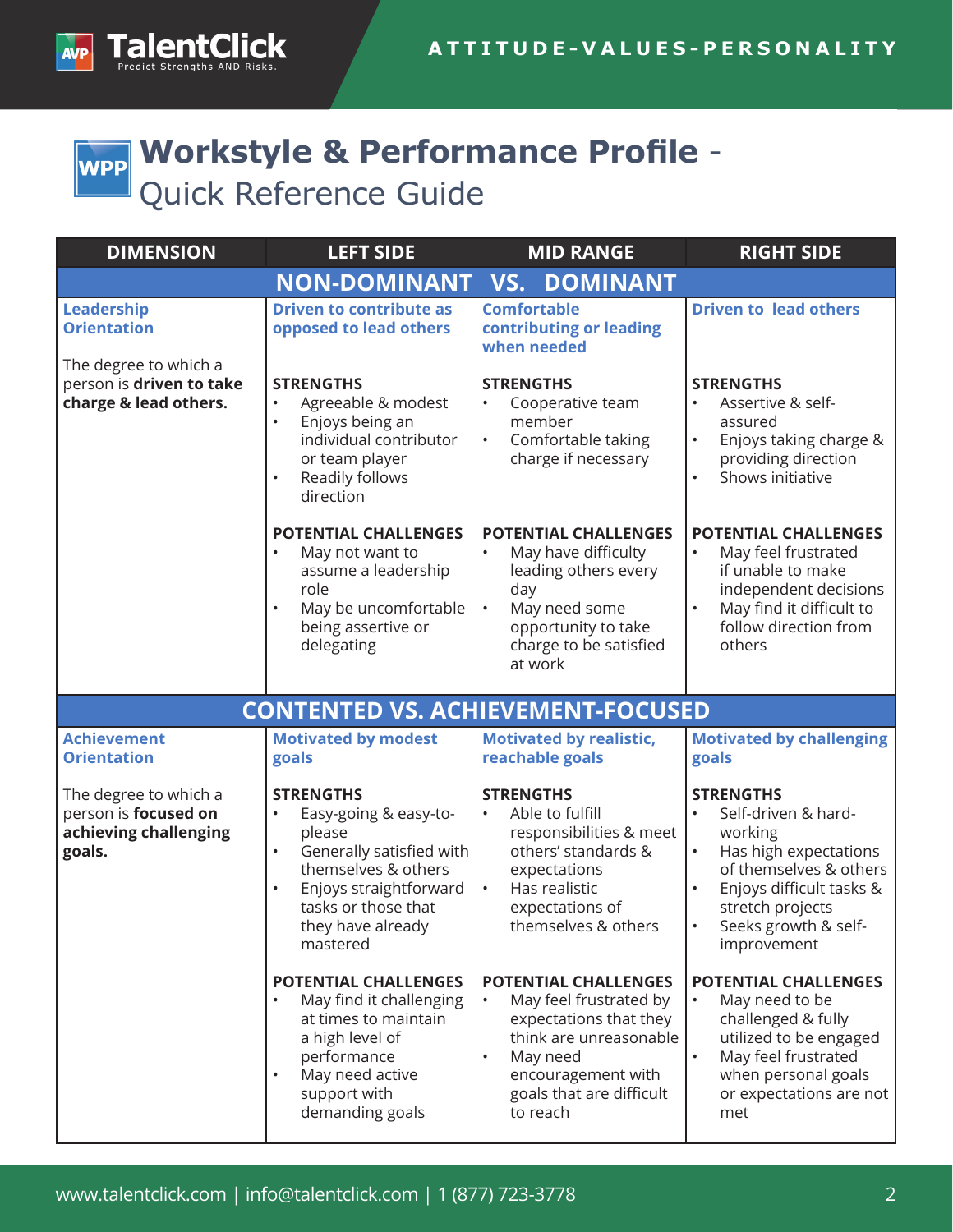



| <b>DIMENSION</b>                                                     | <b>LEFT SIDE</b>                                                                                                                                                                         | <b>MID RANGE</b>                                                                                                                                                                                      | <b>RIGHT SIDE</b>                                                                                                                                                                                                   |  |
|----------------------------------------------------------------------|------------------------------------------------------------------------------------------------------------------------------------------------------------------------------------------|-------------------------------------------------------------------------------------------------------------------------------------------------------------------------------------------------------|---------------------------------------------------------------------------------------------------------------------------------------------------------------------------------------------------------------------|--|
|                                                                      | <b>REACTIVE VS. CALM</b>                                                                                                                                                                 |                                                                                                                                                                                                       |                                                                                                                                                                                                                     |  |
| <b>Emotional</b><br><b>Orientation</b>                               | <b>Responsive to stress &amp;</b><br>pressure                                                                                                                                            | <b>Tolerant of typical stress</b><br>& pressure                                                                                                                                                       | <b>Resilient to stress &amp;</b><br>pressure                                                                                                                                                                        |  |
| The degree to which a<br>person is tolerant of<br>stress & pressure. | <b>STRENGTHS</b><br>Vigilant & prompt<br>$\bullet$<br>Shows a sense of<br>$\bullet$<br>urgency<br>Quick to respond<br>$\bullet$<br>to high-pressure<br>situations                        | <b>STRENGTHS</b><br>Can handle typical<br>$\bullet$<br>work stress & pressure<br>Generally seen by<br>$\bullet$<br>others as balanced &<br>stable                                                     | <b>STRENGTHS</b><br>Even-tempered & level-<br>$\bullet$<br>headed<br>$\bullet$<br>Thinks through<br>possible solutions<br>before acting<br>Takes heavy job<br>$\bullet$<br>demands in stride                        |  |
|                                                                      | <b>POTENTIAL CHALLENGES</b><br>May be tense or<br>$\bullet$<br>anxious<br>May become upset<br>$\bullet$<br>or discouraged when<br>things do not go well                                  | <b>POTENTIAL CHALLENGES</b><br>May not always display<br>$\bullet$<br>a sense of urgency<br>May become<br>$\bullet$<br>distressed with<br>prolonged periods of<br>heavy job demands                   | <b>POTENTIAL CHALLENGES</b><br>May be slower to<br>$\bullet$<br>respond to urgent<br>situations<br>Others may mistake<br>$\bullet$<br>calmness for lack of<br>enthusiasm                                            |  |
|                                                                      |                                                                                                                                                                                          | <b>RESERVED VS. OUTGOING</b>                                                                                                                                                                          |                                                                                                                                                                                                                     |  |
| <b>Social</b><br><b>Orientation</b>                                  | <b>Enjoys &amp; seeks</b><br>independent work                                                                                                                                            | <b>Comfortable working</b><br>independently or with<br>others when needed                                                                                                                             | <b>Enjoys &amp; seeks social</b><br>interaction                                                                                                                                                                     |  |
| The degree to which a<br>person enjoys social<br>interaction.        | <b>STRENGTHS</b><br>Reflective & thoughtful<br>$\bullet$<br>Easily focuses on<br>$\bullet$<br>independent work<br>Carefully considers<br>$\bullet$<br>thoughts & ideas<br>before sharing | <b>STRENGTHS</b><br>Capable of both<br>$\bullet$<br>independent &<br>collaborative tasks<br>Comfortable working<br>$\bullet$<br>with others                                                           | <b>STRENGTHS</b><br>$\bullet$<br>Open & communicative<br>Easily builds<br>$\bullet$<br>relationships with<br>others<br>Enjoys meeting new<br>$\bullet$<br>people & networking<br>Readily shares<br>thoughts & ideas |  |
|                                                                      | <b>POTENTIAL CHALLENGES</b><br>May prefer to work<br>independently when<br>involving others is<br>required<br>May not openly voice<br>$\bullet$<br>ideas & opinions                      | <b>POTENTIAL CHALLENGES</b><br>$\bullet$<br>May not enjoy events<br>with unfamiliar people<br>or networking<br>May require some<br>$\bullet$<br>opportunity to work<br>with others to stay<br>engaged | POTENTIAL CHALLENGES<br>May prefer to<br>involve others when<br>independent work is<br>required<br>May need verbal<br>$\bullet$<br>recognition from<br>others to stay engaged                                       |  |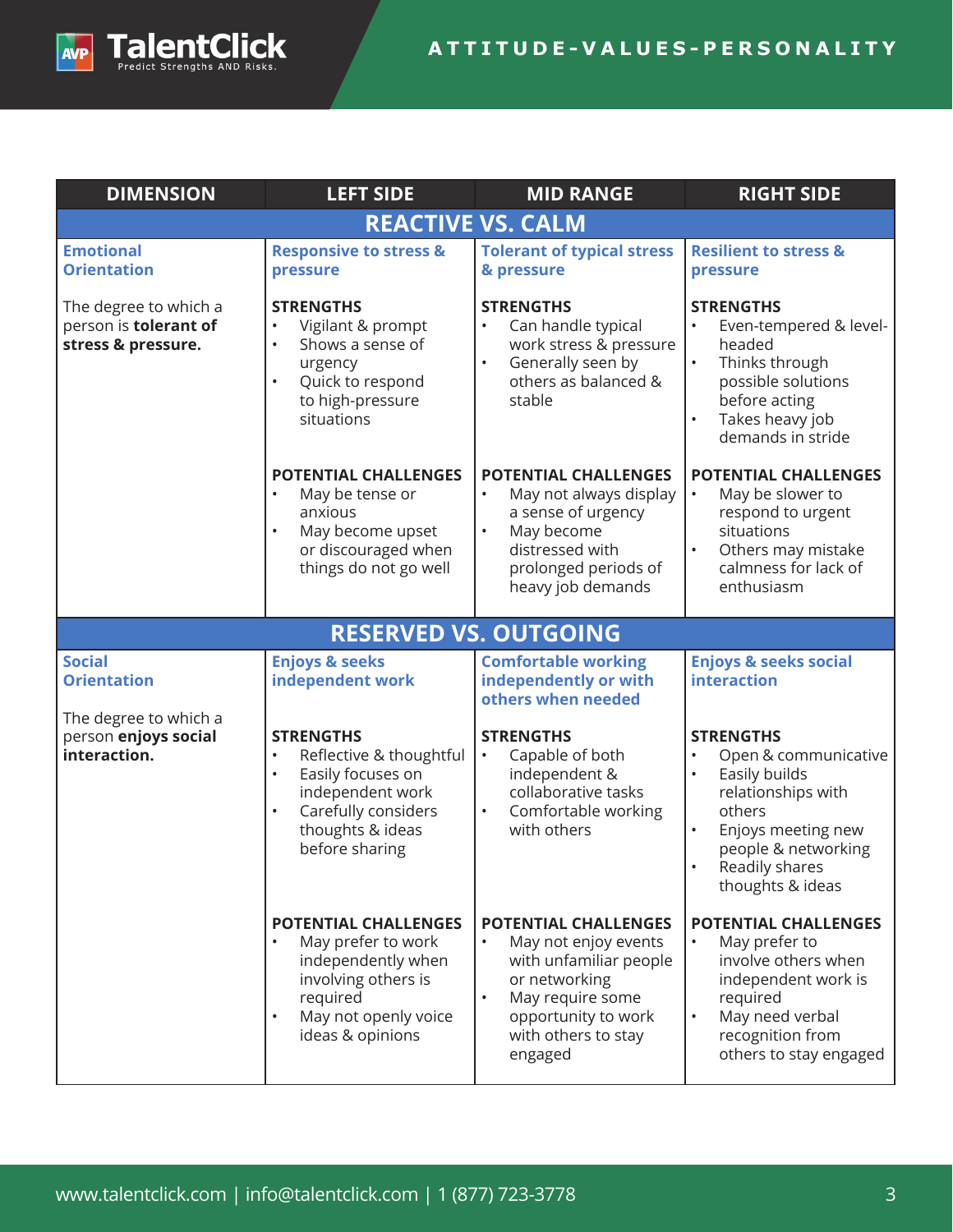

#### **ATTITUDE-VALUES-PERSONALITY**

| <b>DIMENSION</b>                                                            | <b>LEFT SIDE</b>                                                                                                                                                                                                                       | <b>MID RANGE</b>                                                                                                                                                                                          | <b>RIGHT SIDE</b>                                                                                                                                                                                                                                   |  |  |
|-----------------------------------------------------------------------------|----------------------------------------------------------------------------------------------------------------------------------------------------------------------------------------------------------------------------------------|-----------------------------------------------------------------------------------------------------------------------------------------------------------------------------------------------------------|-----------------------------------------------------------------------------------------------------------------------------------------------------------------------------------------------------------------------------------------------------|--|--|
|                                                                             | <b>DIRECT VS. EMPATHETIC</b>                                                                                                                                                                                                           |                                                                                                                                                                                                           |                                                                                                                                                                                                                                                     |  |  |
| Interpersonal<br><b>Orientation</b><br>The degree to which a                | <b>Concerned with</b><br>objectivity & task<br>completion                                                                                                                                                                              | <b>Mindful of both task</b><br>completion & the<br>feelings of others                                                                                                                                     | <b>Concerned with the</b><br>needs & feelings of<br>others                                                                                                                                                                                          |  |  |
| person is sensitive to<br>the needs & feelings of<br>others.                | <b>STRENGTHS</b><br>Forthright & candid<br>$\bullet$<br>Straightforward & clear<br>$\bullet$<br>communicator<br>Easily voices unpopular<br>$\bullet$<br>opinions<br>Takes an objective,<br>$\bullet$<br>non-emotional point<br>of view | <b>STRENGTHS</b><br>$\bullet$<br>Honest about views &<br>opinions<br>$\bullet$<br>Considerate of the<br>needs & feelings of<br>others                                                                     | <b>STRENGTHS</b><br>Compassionate &<br>$\bullet$<br>helpful<br>Tactful communicator<br>Focused on supporting<br>$\bullet$<br>others<br>Strives to achieve<br>$\bullet$<br>outcomes where all<br>parties are satisfied                               |  |  |
|                                                                             | <b>POTENTIAL CHALLENGES</b><br>May focus on<br>$\bullet$<br>completing tasks more<br>than personal needs<br>May be perceived<br>$\bullet$<br>as insensitive to the<br>feelings of others                                               | <b>POTENTIAL CHALLENGES</b><br>May be uncomfortable<br>dealing with people<br>who are upset or angry<br>May find it difficult<br>$\bullet$<br>to deliver or receive<br>negative feedback                  | <b>POTENTIAL CHALLENGES</b><br>May focus on personal<br>$\bullet$<br>needs more than<br>completing tasks<br>May put others needs<br>ahead of their own                                                                                              |  |  |
|                                                                             | <b>SPONTANEOUS VS. REGIMENTED</b>                                                                                                                                                                                                      |                                                                                                                                                                                                           |                                                                                                                                                                                                                                                     |  |  |
| <b>Task Orientation</b><br>The degree to which a<br>person is systematic in | <b>Prefers a flexible</b><br>approach to tasks                                                                                                                                                                                         | <b>Comfortable being more</b><br>flexible or systematic<br>when needed                                                                                                                                    | <b>Prefers a scheduled</b><br>approach to tasks                                                                                                                                                                                                     |  |  |
| their approach to tasks.                                                    | <b>STRENGTHS</b><br>Improvising &<br>$\bullet$<br>adaptable<br>Follows the quickest<br>$\bullet$<br>route to achieving<br>objectives<br>Easily grasps the 'big<br>picture'<br>Not bound by rules or<br>$\bullet$<br>processes          | <b>STRENGTHS</b><br>Mindful of planning<br>& preparation<br>requirements<br>Able to pivot when<br>needed to meet<br>objectives                                                                            | <b>STRENGTHS</b><br>$\bullet$<br>Conscientious &<br>dependable<br>Creates & follows plans<br>$\bullet$<br>Establishes order &<br>$\bullet$<br>structure<br>Easily attends to<br>details<br>Naturally compliant to<br>$\bullet$<br>rules & processes |  |  |
|                                                                             | <b>POTENTIAL CHALLENGES</b><br>May neglect planning<br>& preparation<br>requirements<br>May overlook details or<br>$\bullet$<br>cut corners                                                                                            | <b>POTENTIAL CHALLENGES</b><br>May find it difficult to<br>$\bullet$<br>always follow a strict<br>plan or process<br>May find it difficult<br>$\bullet$<br>to improvise or learn<br>through trial & error | POTENTIAL CHALLENGES<br>May require a detailed<br>plan in order to<br>complete tasks<br>$\bullet$<br>May overlook the 'big<br>picture'                                                                                                              |  |  |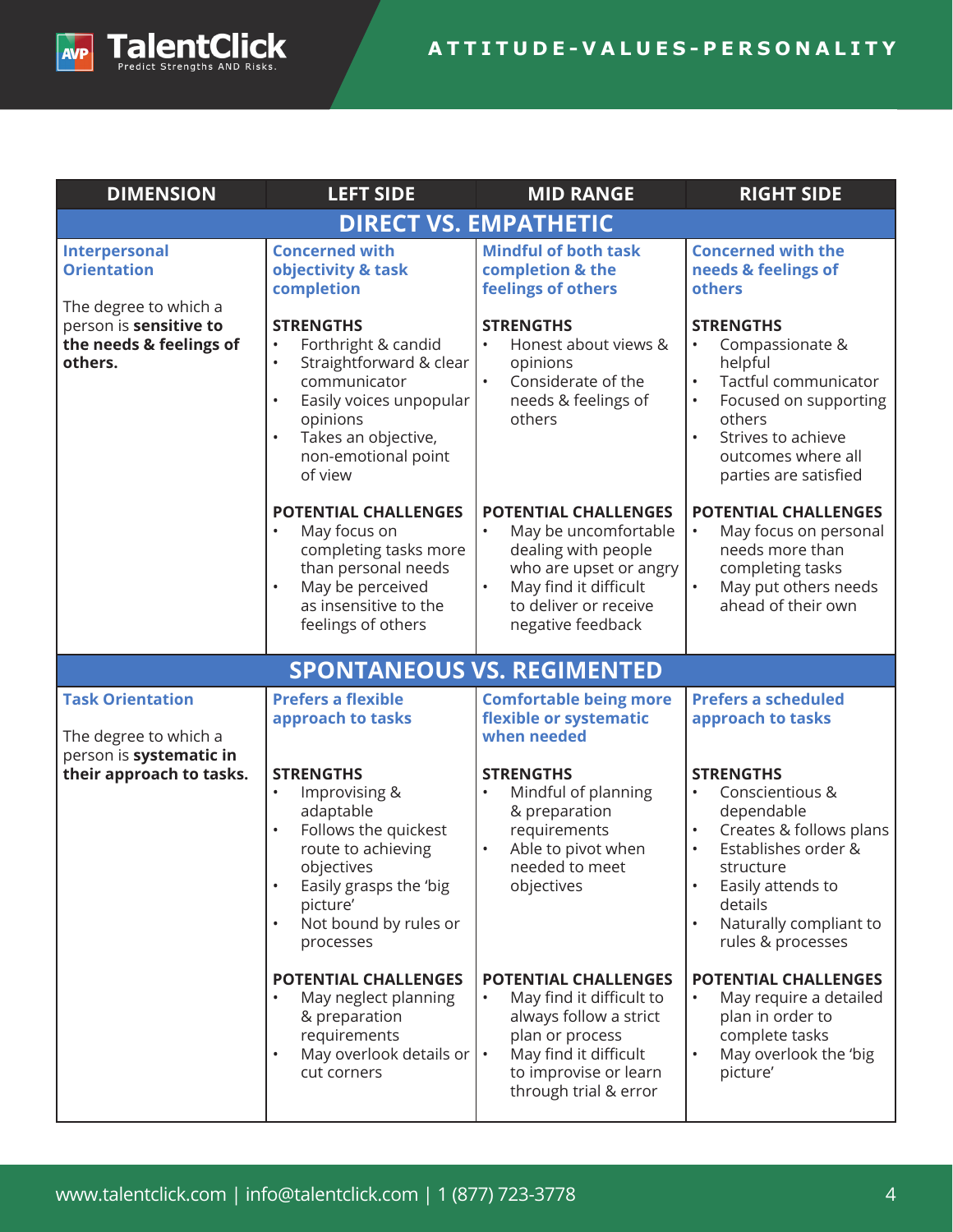

| <b>DIMENSION</b>                                               | <b>LEFT SIDE</b>                                                                                                                                                                                                              | <b>MID RANGE</b>                                                                                                                                                              | <b>RIGHT SIDE</b>                                                                                                                                               |
|----------------------------------------------------------------|-------------------------------------------------------------------------------------------------------------------------------------------------------------------------------------------------------------------------------|-------------------------------------------------------------------------------------------------------------------------------------------------------------------------------|-----------------------------------------------------------------------------------------------------------------------------------------------------------------|
|                                                                | <b>CONVENTIONAL VS. OPEN-MINDED</b>                                                                                                                                                                                           |                                                                                                                                                                               |                                                                                                                                                                 |
| <b>Conceptual</b><br><b>Orientation</b><br>The degree to which | <b>Desires proven ideas &amp;</b><br>familiar experiences                                                                                                                                                                     | <b>Receptive to proven</b><br>or experimental<br>approaches as needed                                                                                                         | <b>Desires innovative ideas</b><br>& new experiences                                                                                                            |
| a person is receptive<br>to new ideas or<br>experiences.       | <b>STRENGTHS</b><br>Practical & predictable<br>$\bullet$<br>Adheres to established<br>$\bullet$<br>methods<br>Finds 'tried & true'<br>$\bullet$<br>solutions to problems<br>Stays focused on<br>$\bullet$<br>repetitive tasks | <b>STRENGTHS</b><br>Able to build on others'<br>$\bullet$<br>ideas<br>Has a realistic<br>$\bullet$<br>problem-solving style                                                   | <b>STRENGTHS</b><br>Imaginative & curious<br>Experiments with new<br>tools & methods<br>Finds creative solutions<br>to problems<br>Easily adapts to change      |
|                                                                | <b>POTENTIAL CHALLENGES</b><br>May be resistant to<br>$\bullet$<br>new tools or methods<br>May need time to<br>$\bullet$<br>adapt to change                                                                                   | <b>POTENTIAL CHALLENGES</b><br>May be initially<br>$\bullet$<br>resistant ideas that<br>involve rapid or drastic<br>change<br>May feel frustrated<br>with no task variability | <b>POTENTIAL CHALLENGES</b><br>May need a lot of<br>change to remain<br>stimulated<br>May not assess<br>the practicality of<br>new ideas before<br>implementing |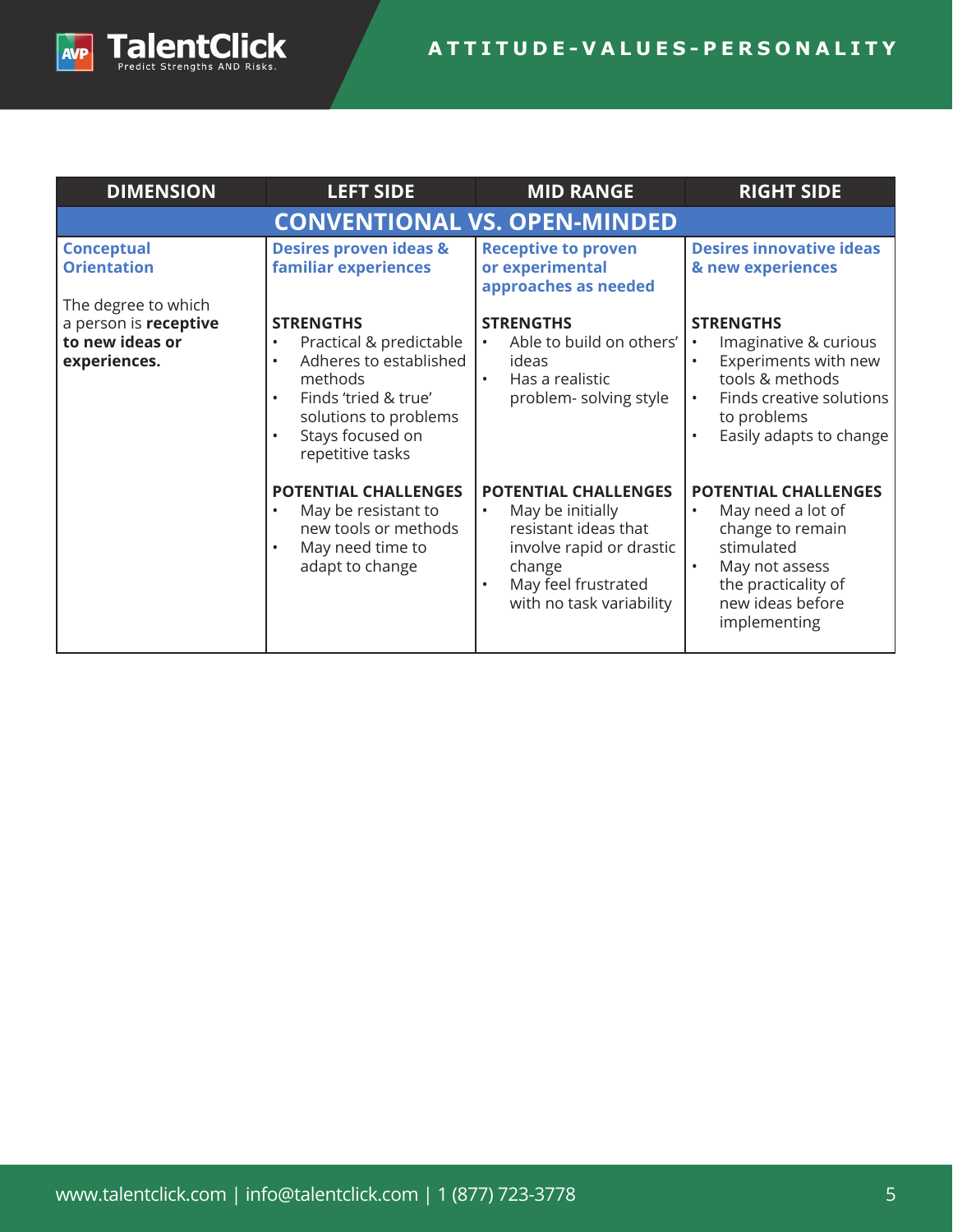

# **Work Values & Attitude** - **WVA** Quick Reference Guide

| <b>DIMENSION</b>                                                                          | <b>LOW</b>                                                                                                                                                                                                                                                                                   | <b>HIGH</b>                                                                                                                                                                                                                                                     |
|-------------------------------------------------------------------------------------------|----------------------------------------------------------------------------------------------------------------------------------------------------------------------------------------------------------------------------------------------------------------------------------------------|-----------------------------------------------------------------------------------------------------------------------------------------------------------------------------------------------------------------------------------------------------------------|
|                                                                                           | <b>CONFORMITY</b>                                                                                                                                                                                                                                                                            |                                                                                                                                                                                                                                                                 |
| The degree to which a<br>person respects rules<br>& generally-accepted<br>standards.      | <b>Acts independently from rules &amp;</b><br>generally-accepted standards<br><b>STRENGTHS</b><br>Questions rules & norms<br>$\bullet$<br>Comfortable playing in the 'gray area'<br>& using loop-holes<br>Not concerned with others' opinions<br>$\bullet$<br>Seen as an independent thinker | <b>Respects rules &amp; generally-accepted</b><br><b>standards</b><br><b>STRENGTHS</b><br>Follows rules & norms<br>$\bullet$<br>Trusting of others' intentions<br>$\bullet$<br>Takes their own reputation seriously<br>Seen as ethical & honorable<br>$\bullet$ |
|                                                                                           | <b>CHALLENGES</b><br>May ignore important rules or codes<br>of conduct<br>May focus on what is best for them in $ \cdot $<br>the moment<br>May bend the truth to get something<br>done                                                                                                       | <b>CHALLENGES</b><br>May struggle with bending the rules<br>$\bullet$<br>when needed<br>May be overly protective of their<br>reputation<br>May be too trusting of others<br>$\bullet$                                                                           |
|                                                                                           | <b>RESPONSIBILITY</b>                                                                                                                                                                                                                                                                        |                                                                                                                                                                                                                                                                 |
| The degree to which a<br>person is driven to meet<br>others' expectations &<br>timelines. | <b>Casual with expectations &amp; timelines</b><br><b>STRENGTHS</b><br>Flexible with commitments<br>$\bullet$<br>Comfortable changing plans<br>Willing to delegate versus complete<br>$\bullet$<br>tasks themselves<br>Seen as understanding & flexible                                      | <b>Strict with expectations &amp; timelines</b><br><b>STRENGTHS</b><br>Follows through on commitments<br>$\bullet$<br>Adheres to plans & timelines<br>Prefers to complete tasks themselves<br>$\bullet$<br>Seen as punctual & reliable<br>$\bullet$             |
|                                                                                           | <b>CHALLENGES</b><br>May struggle with punctuality or<br>follow-through<br>May avoid making commitments<br>May be perceived as unreliable or<br>tardy                                                                                                                                        | <b>CHALLENGES</b><br>May be hesitant to change plans<br>when needed<br>May over-commit to others & ignore<br>$\bullet$<br>their own needs<br>May be seen as rigid or inflexible                                                                                 |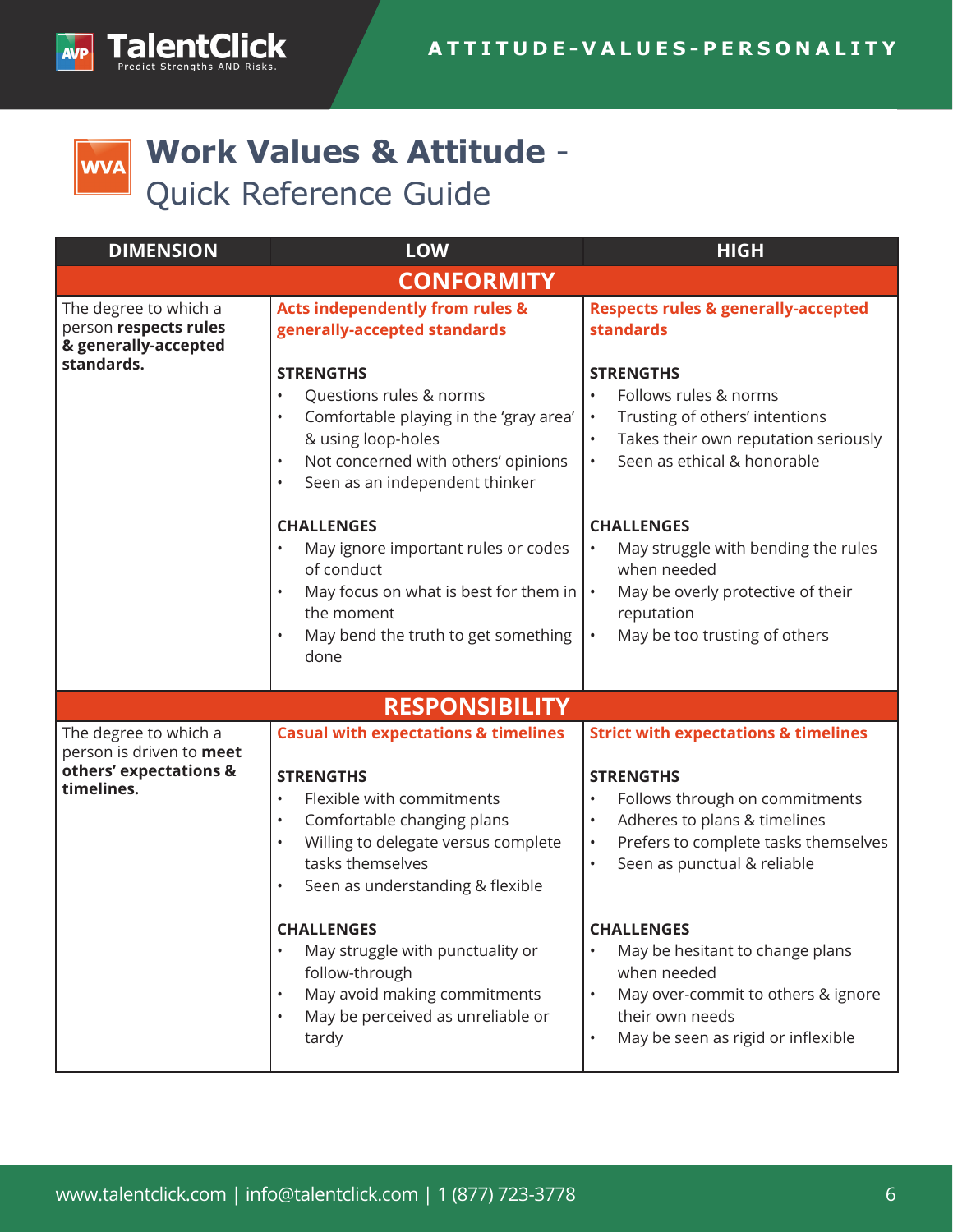

| <b>DIMENSION</b>                                                             | <b>LOW</b>                                                                                                                                                                                                                                                                                                                                                                                              | <b>HIGH</b>                                                                                                                                                                                                                                                                                                                                                                 |
|------------------------------------------------------------------------------|---------------------------------------------------------------------------------------------------------------------------------------------------------------------------------------------------------------------------------------------------------------------------------------------------------------------------------------------------------------------------------------------------------|-----------------------------------------------------------------------------------------------------------------------------------------------------------------------------------------------------------------------------------------------------------------------------------------------------------------------------------------------------------------------------|
|                                                                              | <b>COACHABILITY</b>                                                                                                                                                                                                                                                                                                                                                                                     |                                                                                                                                                                                                                                                                                                                                                                             |
| The degree to which<br>a person responds<br>positively to suggestions        | <b>Skeptical of suggestions for</b><br>improvement                                                                                                                                                                                                                                                                                                                                                      | <b>Responds positively to suggestions for</b><br>improvement                                                                                                                                                                                                                                                                                                                |
| & is motivated to<br>improve behavior.                                       | <b>STRENGTHS</b><br>Carefully evaluates advice from<br>$\bullet$<br>others<br>Discerning with others' feedback<br>$\bullet$<br>Requires clear justification before<br>$\bullet$<br>changing behavor<br>Confident in own capabilities<br>$\bullet$<br><b>CHALLENGES</b><br>May respond defensively to<br>$\bullet$                                                                                       | <b>STRENGTHS</b><br>Seeks suggestions for improvement<br>$\bullet$<br>Readily implements others' feedback<br>$\bullet$<br>from others<br>Highly willing to change behavior<br>$\bullet$<br>Self-aware of abilities & limitations<br>$\bullet$<br><b>CHALLENGES</b><br>May act on advice from others<br>$\bullet$                                                            |
|                                                                              | performance feedback<br>May be resistant to behavior change<br>$\bullet$<br>May lack self-awareness of<br>$\bullet$<br>limitations                                                                                                                                                                                                                                                                      | without question<br>May weight all sources of feedback<br>$\bullet$<br>equally<br>May expect to reach unrealistic<br>$\bullet$<br>standards for self-improvement                                                                                                                                                                                                            |
|                                                                              | <b>POSITIVITY</b>                                                                                                                                                                                                                                                                                                                                                                                       |                                                                                                                                                                                                                                                                                                                                                                             |
| The degree to which a<br>person controls negative<br>emotions & maintains an | <b>Open with negative emotions &amp;</b><br>maintains realistic outlook                                                                                                                                                                                                                                                                                                                                 | <b>Controls negative emotions &amp;</b><br>maintains optimistic outlook                                                                                                                                                                                                                                                                                                     |
| optimistic outlook.                                                          | <b>STRENGTHS</b><br>Open with emotions<br>$\bullet$<br>Foresees potential downsides to<br>$\bullet$<br>plans or ideas<br>Willing to provide critical feedback<br>Notices potential risks<br><b>CHALLENGES</b><br>May be easily upset or discouraged<br>$\bullet$<br>May not realize when their words or<br>$\bullet$<br>actions discourage others<br>May be seen as cynical or pessimistic<br>$\bullet$ | <b>STRENGTHS</b><br>Not easily upset or discouraged<br>$\bullet$<br>Sees the upside to situations & new<br>$\bullet$<br>ideas<br>Encouraging impact on others<br>Seen as cooperative & upbeat<br><b>CHALLENGES</b><br>May not see potential downsides or<br>risks<br>May not voice critical feedback<br>May not understand others with<br>$\bullet$<br>skeptical viewpoints |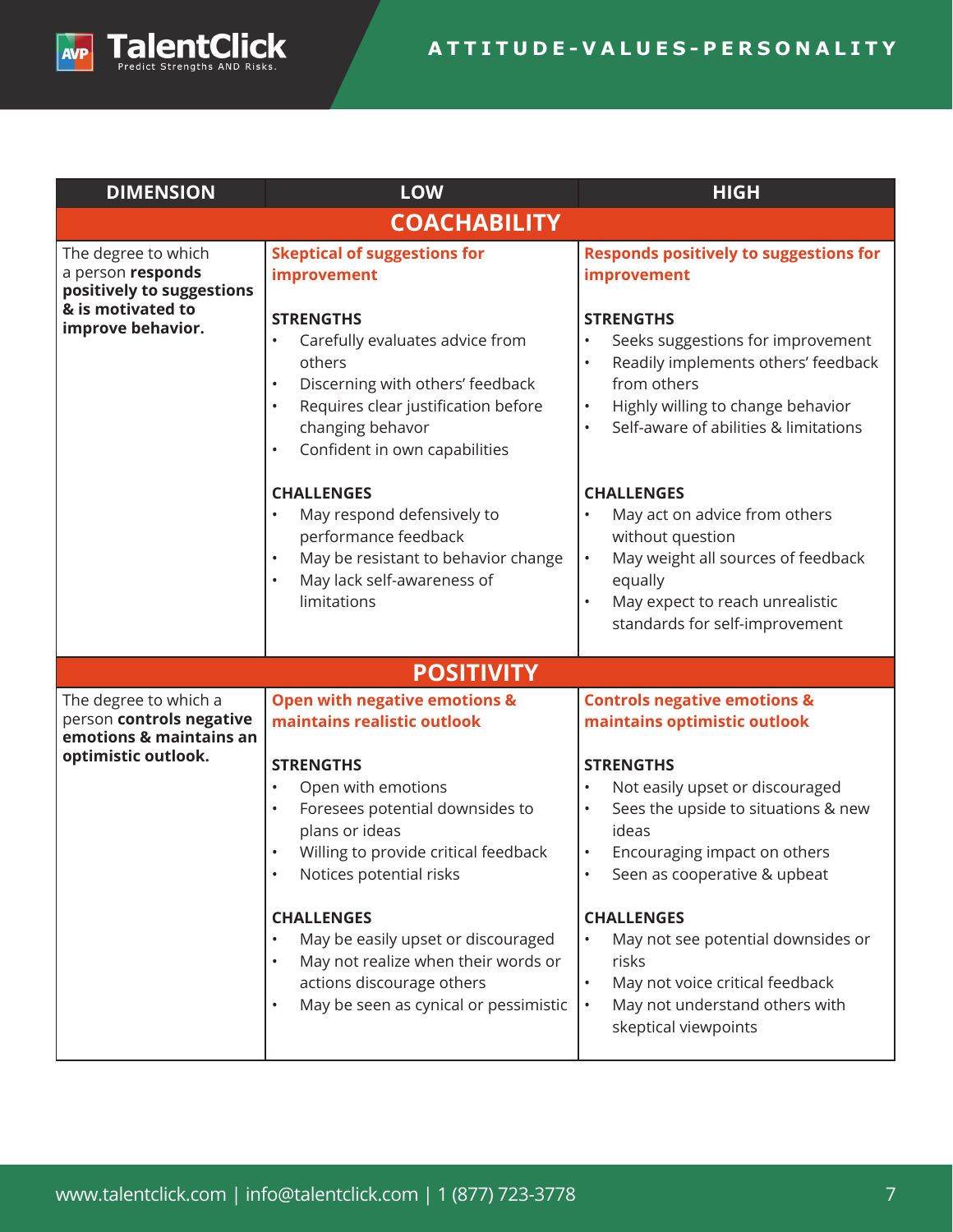

| <b>DIMENSION</b>                                                          | LOW                                                                                                                                                                                                                                                                                                                                                                                                                                                      | <b>HIGH</b>                                                                                                                                                                                                                                                                                                                                                                                                                                        |  |
|---------------------------------------------------------------------------|----------------------------------------------------------------------------------------------------------------------------------------------------------------------------------------------------------------------------------------------------------------------------------------------------------------------------------------------------------------------------------------------------------------------------------------------------------|----------------------------------------------------------------------------------------------------------------------------------------------------------------------------------------------------------------------------------------------------------------------------------------------------------------------------------------------------------------------------------------------------------------------------------------------------|--|
| <b>AGGRESSION CONTROL</b>                                                 |                                                                                                                                                                                                                                                                                                                                                                                                                                                          |                                                                                                                                                                                                                                                                                                                                                                                                                                                    |  |
| The degree to which a<br>person is motivated to<br>avoid confrontation or | <b>Embraces confrontation &amp; adversarial</b><br><b>situations</b>                                                                                                                                                                                                                                                                                                                                                                                     | <b>Avoids confrontation &amp; adversarial</b><br>situations                                                                                                                                                                                                                                                                                                                                                                                        |  |
| adversarial interactions.                                                 | <b>STRENGTHS</b><br>Guards personal boundaries<br>$\bullet$<br>Comfortable being assertive<br>$\bullet$<br>Readily addresses conflict<br>$\bullet$<br>Quick to confront unacceptable<br>$\bullet$<br>behavior                                                                                                                                                                                                                                            | <b>STRENGTHS</b><br>Not easily provoked or offended<br>$\bullet$<br>Keeps emotions under control<br>$\bullet$<br>Avoids combative interactions<br>$\bullet$<br>Seen as patient & understanding with<br>others                                                                                                                                                                                                                                      |  |
|                                                                           | <b>CHALLENGES</b><br>May be easily agitated or angered<br>$\bullet$<br>May be argumentative when not<br>$\bullet$<br>appropriate<br>May engage in aggressive or<br>$\bullet$<br>retaliatory behavior                                                                                                                                                                                                                                                     | <b>CHALLENGES</b><br>May be too passive in situations<br>$\bullet$<br>when they should assert themselves<br>May avoid addressing interpersonal<br>conflict<br>May not confront unacceptable<br>$\bullet$<br>behaviors                                                                                                                                                                                                                              |  |
|                                                                           | <b>OPEN COMMUNICATION</b>                                                                                                                                                                                                                                                                                                                                                                                                                                |                                                                                                                                                                                                                                                                                                                                                                                                                                                    |  |
| The degree to which a<br>person openly shares<br>thoughts, feelings,      | <b>Cautious sharing thoughts, feelings,</b><br>opinions & information                                                                                                                                                                                                                                                                                                                                                                                    | <b>Openly shares thoughts, feelings,</b><br>opinions & information                                                                                                                                                                                                                                                                                                                                                                                 |  |
| opinions & information.                                                   | <b>STRENGTHS</b><br>Strong sense of boundaries &<br>$\bullet$<br>discretion<br>Comfortable with limited information<br>$\bullet$<br>Prefers listening to speaking<br>$\bullet$<br>Unlikely to distract others with social<br>$\bullet$<br>conversation<br><b>CHALLENGES</b><br>May hesitate to share information<br>$\bullet$<br>with others<br>May keep others at a distance<br>$\bullet$<br>May be seen as 'closed-off' or<br>$\bullet$<br>'secretive' | <b>STRENGTHS</b><br>Initiates communication with others<br>$\bullet$<br>Readily trusts others with information<br>$\bullet$<br>Embraces knowledge-sharing &<br>$\bullet$<br>collaboration<br>Seen as transparent & approachable<br>$\bullet$<br><b>CHALLENGES</b><br>May lack discretion or boundaries<br>with coworkers or customers<br>May talk when action is required<br>$\bullet$<br>May require high degree of<br>transparency & information |  |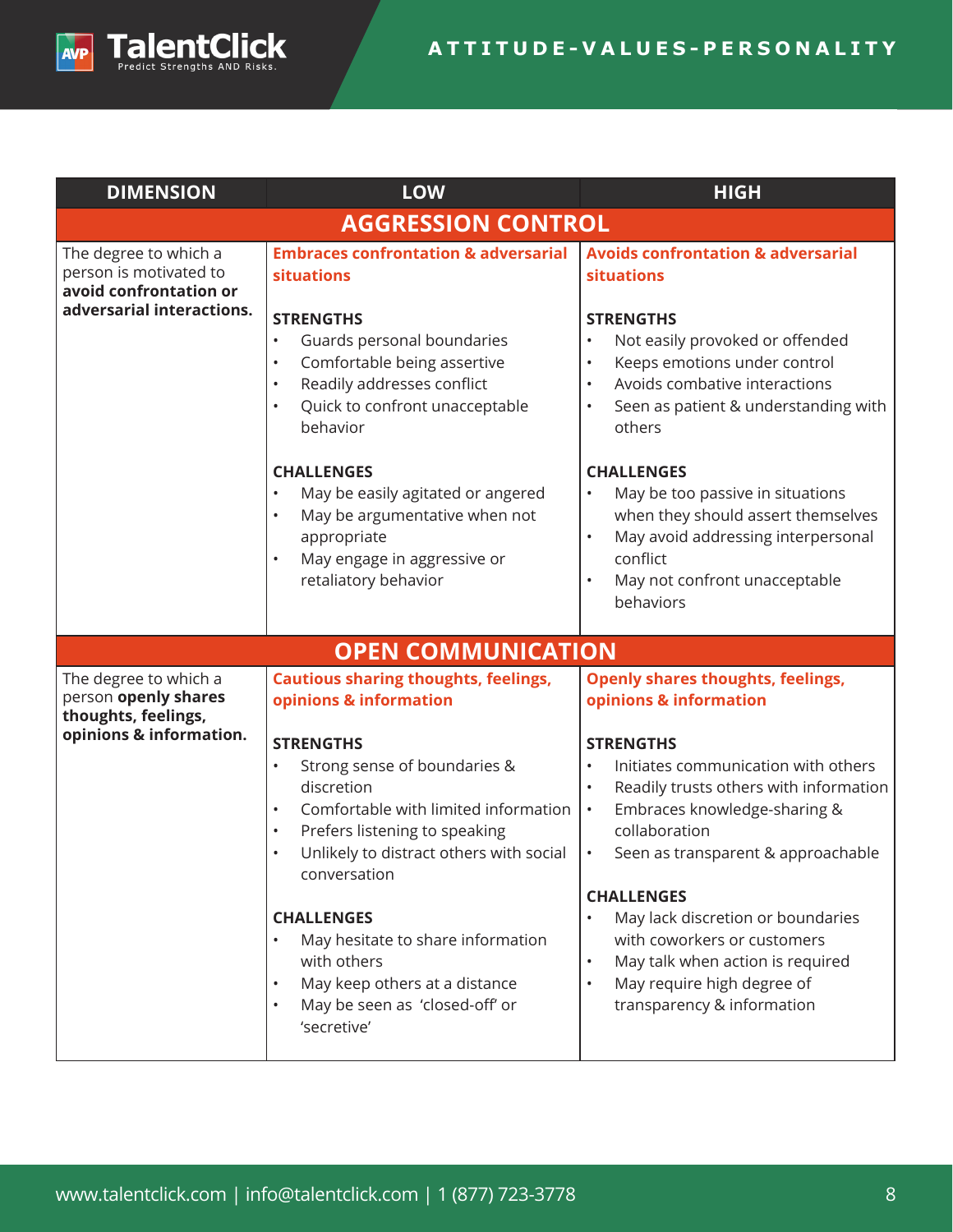

# **Safety Quotient** -  $|sq|$ Quick Reference Guide

| <b>DIMENSION</b>                                                                               | <b>LEFT SIDE</b>                                                                                                                                                                                                                                                                                                                                           | <b>RIGHT SIDE</b>                                                                                                                                                                                                                                                                                   |
|------------------------------------------------------------------------------------------------|------------------------------------------------------------------------------------------------------------------------------------------------------------------------------------------------------------------------------------------------------------------------------------------------------------------------------------------------------------|-----------------------------------------------------------------------------------------------------------------------------------------------------------------------------------------------------------------------------------------------------------------------------------------------------|
|                                                                                                | <b>RESISTANT</b>                                                                                                                                                                                                                                                                                                                                           | <b>ACCOMMODATING</b>                                                                                                                                                                                                                                                                                |
| The degree to which a<br>person follows rules &<br>is open to retraining &<br>behavior change. | <b>Questions rules &amp; change</b><br><b>STRENGTHS</b><br>Questions the reason or purpose<br>behind new & existing rules<br>Points out areas for improvement in<br>$\bullet$<br>safety procedures                                                                                                                                                         | <b>Accepts rules &amp; change</b><br><b>STRENGTHS</b><br>Compliant & rule-abiding<br>Receptive to retraining & behavior<br>$\bullet$<br>change                                                                                                                                                      |
|                                                                                                | <b>CHALLENGES</b><br>May defy safety rules & SOPs<br>$\bullet$<br>May resist retraining & behavior<br>$\bullet$<br>change                                                                                                                                                                                                                                  | <b>CHALLENGES</b><br>May 'blindly' follow rules when they<br>are not appropriate<br>May fail to notice or point out areas<br>for improvement                                                                                                                                                        |
|                                                                                                | <b>ANXIOUS</b>                                                                                                                                                                                                                                                                                                                                             | <b>CALM</b>                                                                                                                                                                                                                                                                                         |
| The degree to which a<br>person experiences<br>stress & pressure.                              | <b>Sensitive to stress &amp; pressure</b><br><b>STRENGTHS</b><br>Quick to perceive the gravity or<br>seriousness of a situation<br>Strong sense of urgency<br>$\bullet$<br><b>CHALLENGES</b><br>May quickly experience stress in<br>$\bullet$<br>unexpected situations<br>May have difficulty thinking clearly &<br>$\bullet$<br>rationally under pressure | <b>Tolerant of stress &amp; pressure</b><br><b>STRENGTHS</b><br>High threshold for stress<br>Thinks clearly & rationally under<br>$\bullet$<br>pressure<br><b>CHALLENGES</b><br>May underestimate the seriousness<br>$\bullet$<br>of a situation<br>May lack a sense of urgency<br>$\bullet$        |
|                                                                                                | <b>IMPATIENT</b>                                                                                                                                                                                                                                                                                                                                           | <b>PATIENT</b>                                                                                                                                                                                                                                                                                      |
| The degree to which a<br>person experiences<br>frustration & irritation.                       | <b>Sensitive to frustrations &amp; irritations</b><br><b>STRENGTHS</b><br>Quick to address negative behavior<br>$\bullet$<br>Assertive & outspoken<br>$\bullet$<br><b>CHALLENGES</b><br>May take work issues personally<br>$\bullet$<br>May be easily annoyed with others<br>$\bullet$<br>May be perceived as unapproachable<br>$\bullet$                  | <b>Tolerant of frustrations &amp; irritations</b><br><b>STRENGTHS</b><br>Rarely shows agitation towards others<br>$\bullet$<br>Even-tempered & approachable<br>$\bullet$<br><b>CHALLENGES</b><br>May be too tolerant or lenient<br>$\bullet$<br>May avoid addressing negative or<br>unsafe behavior |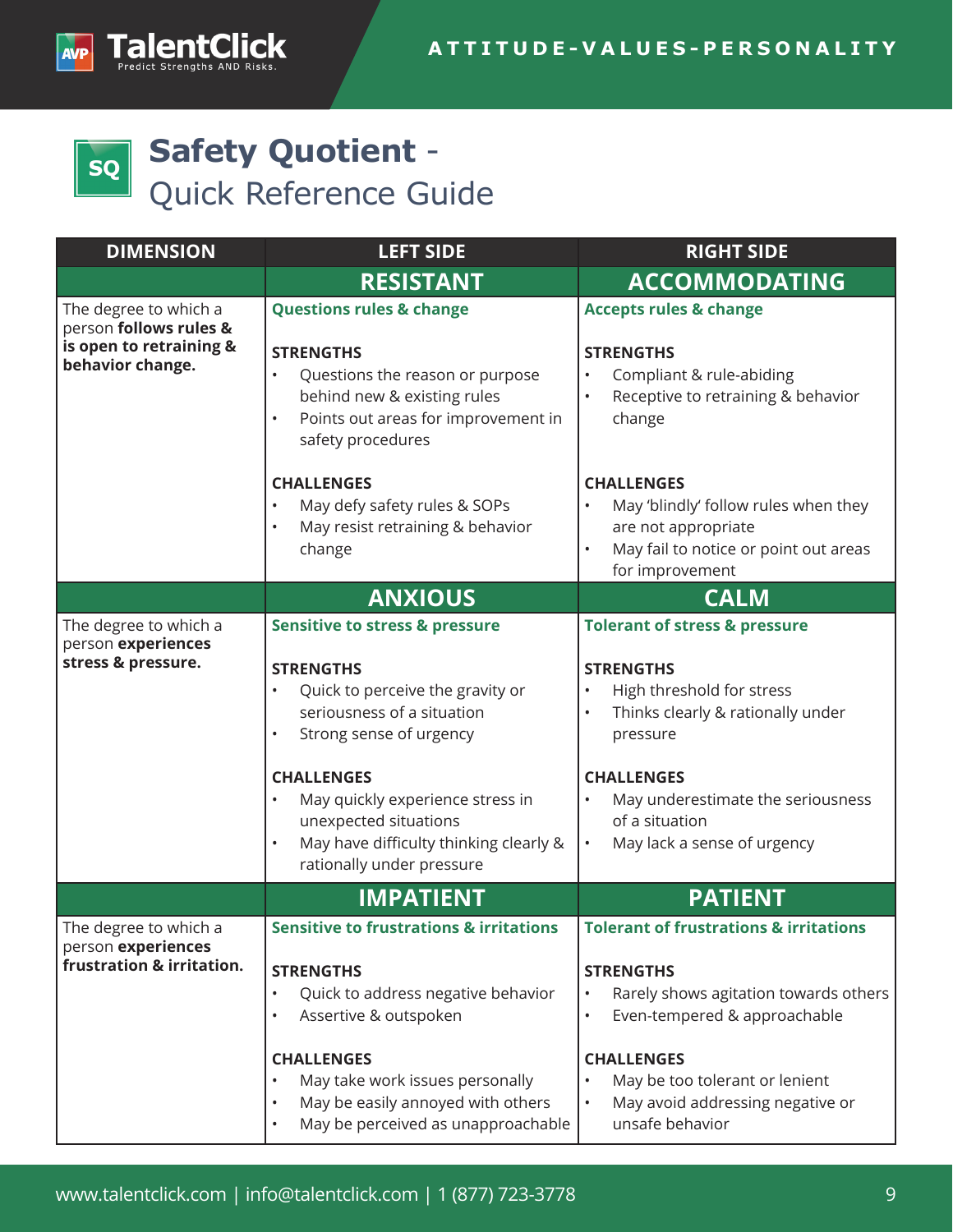

| <b>DIMENSION</b>                                                                            | <b>LEFT SIDE</b>                                                                                                                                                                                                                                                                                                                                   | <b>RIGHT SIDE</b>                                                                                                                                                                                                                                                                                                                                                      |
|---------------------------------------------------------------------------------------------|----------------------------------------------------------------------------------------------------------------------------------------------------------------------------------------------------------------------------------------------------------------------------------------------------------------------------------------------------|------------------------------------------------------------------------------------------------------------------------------------------------------------------------------------------------------------------------------------------------------------------------------------------------------------------------------------------------------------------------|
|                                                                                             | <b>DISTRACTIBLE</b>                                                                                                                                                                                                                                                                                                                                | <b>FOCUSED</b>                                                                                                                                                                                                                                                                                                                                                         |
| The degree to which a<br>person seeks variety &                                             | <b>Seeks variety &amp; stimulation</b>                                                                                                                                                                                                                                                                                                             | <b>Seeks routine &amp; repetition</b>                                                                                                                                                                                                                                                                                                                                  |
| stimulation.                                                                                | <b>STRENGTHS</b><br>Easily shifts focus & accommodates<br>$\bullet$<br>new stimuli<br>Comfortable with 'multitasking' or<br>$\bullet$<br>split-focus                                                                                                                                                                                               | <b>STRENGTHS</b><br>Easily focuses for long periods<br>$\bullet$<br>Comfortable with routine or<br>$\bullet$<br>repetitive tasks                                                                                                                                                                                                                                       |
|                                                                                             | <b>CHALLENGES</b><br>May struggle to focus for long periods<br>$\bullet$<br>May be easily distracted or bored<br>$\bullet$<br>with routine or repetitive tasks                                                                                                                                                                                     | <b>CHALLENGES</b><br>May struggle with shifting focus or<br>$\bullet$<br>accommodating new stimuli<br>May be overwhelmed by multiple job<br>$\bullet$<br>demands                                                                                                                                                                                                       |
|                                                                                             | <b>IMPULSIVE</b>                                                                                                                                                                                                                                                                                                                                   | <b>CAUTIOUS</b>                                                                                                                                                                                                                                                                                                                                                        |
| The degree to which<br>a person considers<br>consequences & risks<br>when making decisions. | <b>Quick &amp; instinctive decision-making</b><br><b>STRENGTHS</b><br>Quick to decide<br>$\bullet$<br>Readily takes action<br>$\bullet$<br>Confident in capabilities<br>$\bullet$<br><b>CHALLENGES</b><br>May underestimate negative<br>consequences & risks<br>May overestimate capabilities<br>$\bullet$<br>May be prone to rushing<br>$\bullet$ | <b>Thoughtful &amp; careful decision-making</b><br><b>STRENGTHS</b><br>Carefully evaluates consequences &<br>risks before acting<br>Realistic regarding capabilities &<br>$\bullet$<br>limitations<br><b>CHALLENGES</b><br>May be slow to make decisions<br>$\bullet$<br>May hesitate to take action when<br>$\bullet$<br>needed<br>May underestimate own capabilities |
|                                                                                             | <b>THRILL-SEEKING</b>                                                                                                                                                                                                                                                                                                                              | <b>APPREHENSIVE</b>                                                                                                                                                                                                                                                                                                                                                    |
| The degree to which<br>a person avoids<br>uncertainty & risk.                               | <b>Excited by uncertainty &amp; risk</b><br><b>STRENGTHS</b><br>Suited for inherently high-risk tasks<br>$\bullet$<br>Enjoys novel & unfamiliar<br>$\bullet$<br>experiences                                                                                                                                                                        | <b>Avoidant of uncertainty &amp; risk</b><br><b>STRENGTHS</b><br>Avoids unnecessary risks<br>$\bullet$<br>Averts dangerous situations<br>$\bullet$                                                                                                                                                                                                                     |
|                                                                                             | <b>CHALLENGES</b><br>May take unnecessary risks<br>$\bullet$<br>May engage in dangerous behavior<br>$\bullet$<br>when restless or bored                                                                                                                                                                                                            | <b>CHALLENGES</b><br>May have difficulty taking necessary<br>$\bullet$<br>or unavoidable risks<br>May avoid unfamiliar situations<br>$\bullet$                                                                                                                                                                                                                         |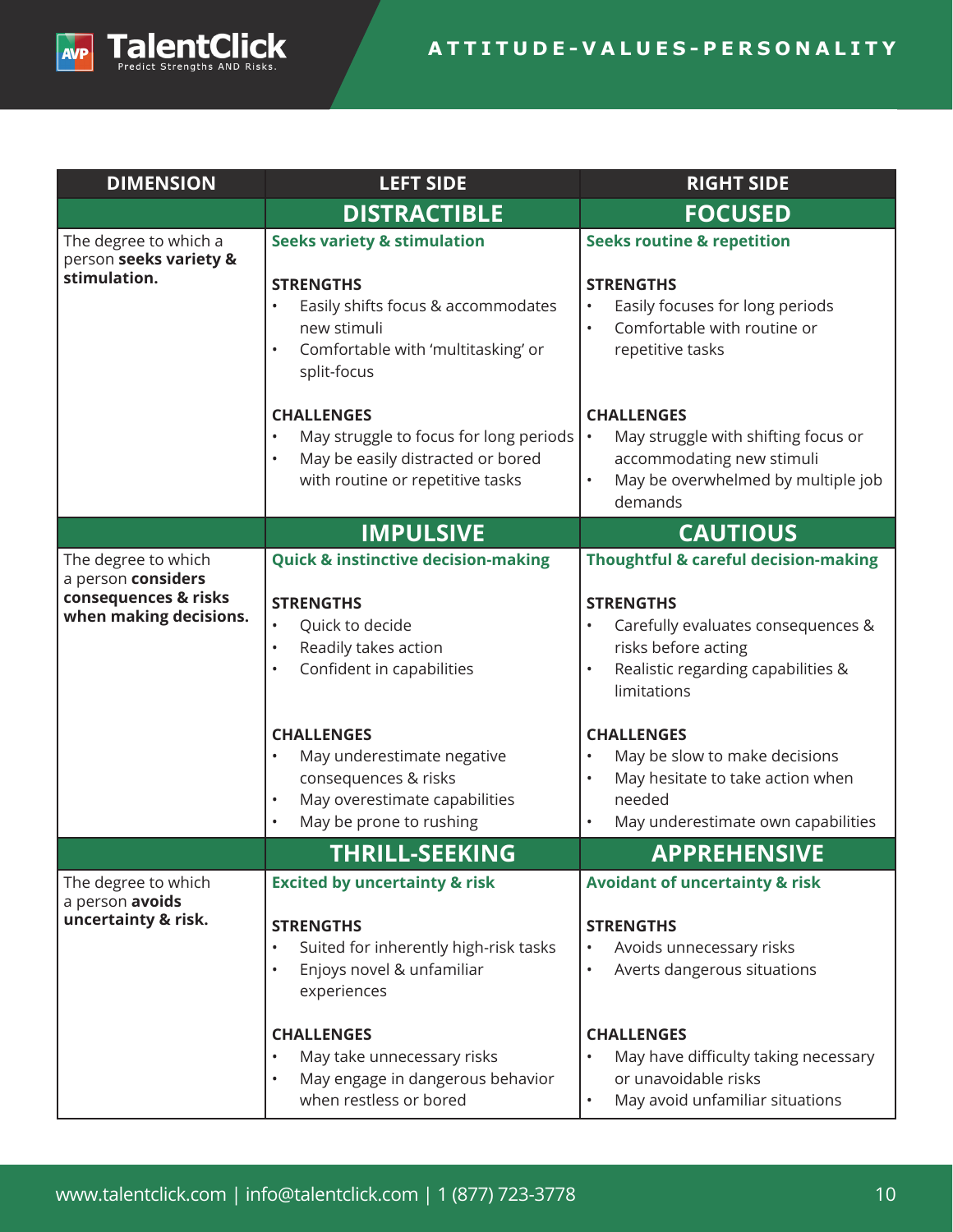

# **Driver Safety Quotient** - **DSQ** Quick Reference Guide

| <b>DIMENSION</b>                                                                               | <b>LEFT SIDE</b>                                                                                                                                                                                                                                                                                                                                                | <b>RIGHT SIDE</b>                                                                                                                                                                                                                                                                                                                             |
|------------------------------------------------------------------------------------------------|-----------------------------------------------------------------------------------------------------------------------------------------------------------------------------------------------------------------------------------------------------------------------------------------------------------------------------------------------------------------|-----------------------------------------------------------------------------------------------------------------------------------------------------------------------------------------------------------------------------------------------------------------------------------------------------------------------------------------------|
|                                                                                                | <b>RESISTANT</b>                                                                                                                                                                                                                                                                                                                                                | <b>ACCOMMODATING</b>                                                                                                                                                                                                                                                                                                                          |
| The degree to which a<br>person follows rules &<br>is open to retraining &<br>behavior change. | <b>Questions driving rules &amp; guidelines</b><br><b>STRENGTHS</b><br>Questions the reason or purpose<br>$\bullet$<br>behind driving rules<br>Points out areas for improvement in<br>$\bullet$<br>safety procedures                                                                                                                                            | <b>Follows driving rules &amp; guidelines</b><br><b>STRENGTHS</b><br>Compliant & rule-abiding when driving<br>Receptive to retraining & behavior<br>$\bullet$<br>change                                                                                                                                                                       |
|                                                                                                | <b>CHALLENGES</b><br>May defy driving rules & procedures<br>$\bullet$<br>May resist retraining & behavior<br>$\bullet$<br>change                                                                                                                                                                                                                                | <b>CHALLENGES</b><br>May 'blindly' follow driving guidelines<br>$\bullet$<br>when they are not appropriate<br>May not notice areas for improvement                                                                                                                                                                                            |
|                                                                                                | <b>ANXIOUS</b>                                                                                                                                                                                                                                                                                                                                                  | <b>CALM</b>                                                                                                                                                                                                                                                                                                                                   |
| The degree to which a<br>person experiences<br>stress & pressure.                              | <b>Sensitive to driving stress &amp; pressure</b><br><b>STRENGTHS</b><br>Quick to perceive threats when driving<br>$\bullet$<br>Strong sense of urgency<br>$\bullet$<br><b>CHALLENGES</b><br>May quickly experience stress in<br>$\bullet$<br>unexpected driving situations<br>May have difficulty thinking clearly<br>$\bullet$<br>when driving under pressure | <b>Tolerant of driving stress &amp; pressure</b><br><b>STRENGTHS</b><br>$\bullet$<br>High threshold for stress<br>Thinks clearly & rationally when driving<br>under pressure<br><b>CHALLENGES</b><br>May underestimate the seriousness of a<br>$\bullet$<br>driving situation<br>May lack a sense of urgency<br>$\bullet$                     |
|                                                                                                | <b>IMPATIENT</b>                                                                                                                                                                                                                                                                                                                                                | <b>PATIENT</b>                                                                                                                                                                                                                                                                                                                                |
| The degree to which a<br>person experiences<br>frustration & irritation.                       | <b>Experiences frustration &amp; irritation</b><br>while driving<br><b>STRENGTHS</b><br>Quick to address unsafe driving<br>$\bullet$<br>behavior<br>Assertive when driving<br>$\bullet$<br><b>CHALLENGES</b><br>May take other drivers' behavior<br>$\bullet$<br>personally<br>May be easily irritated or annoyed with<br>$\bullet$<br>other drivers            | <b>Tolerant of frustrations &amp; irritations</b><br>while driving<br><b>STRENGTHS</b><br>Rarely shows agitation towards other<br>$\bullet$<br>drivers<br>Even-tempered when driving<br><b>CHALLENGES</b><br>May be too tolerant or lenient with<br>$\bullet$<br>other drivers<br>May avoid reporting unsafe driving<br>$\bullet$<br>behavior |